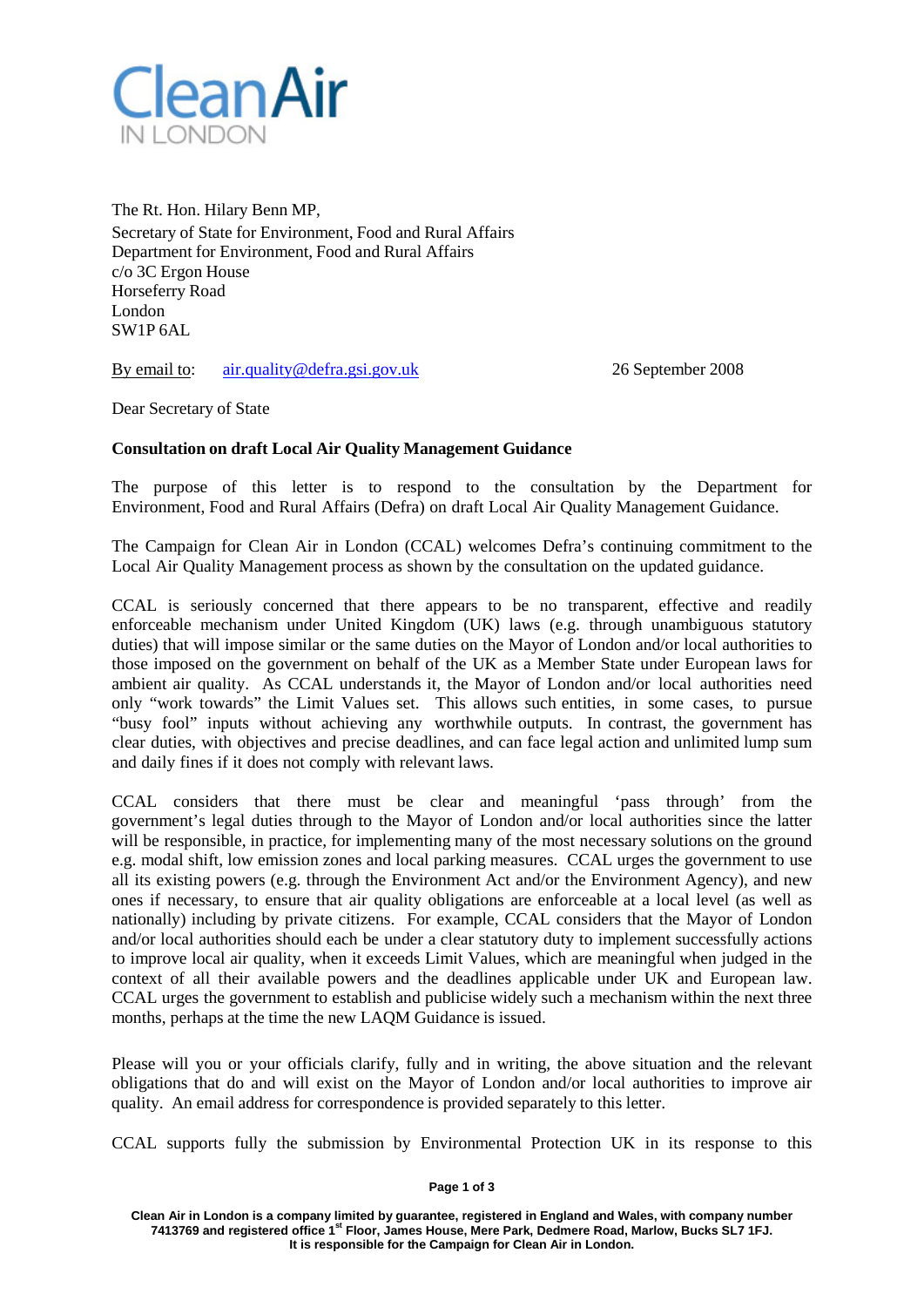

consultation except as noted above.

With best wishes.

Yours sincerely

Simon Birkett Principal Contact Campaign for Clean Air in London

By hand: Winston Fletcher, Chair, The Knightsbridge Association Carol Seymour-Newton, Honorary Secretary, The Knightsbridge Association

## Cc:

The Rt. Hon. Ruth Kelly MP, Secretary of State for Transport Jonathan Shaw MP, Minister for Air Quality Boris Johnson, Mayor of London Sir Simon Milton, Deputy Mayor **ORGANISATIONS** Helen Ainsworth, EU and International Air Quality, Defra Jenny Bates, London Regional Campaigns Co-ordinator, Friends of the Earth James Bidwell, Chief Executive, Visit London John Brewster OBE, Chairman, Port Health and Environmental Services Committee, Corporation of London Patricia Brown, Chief Executive, Central London Partnership Simon Davies, Department for Transport Nick Fairholm, Transport for London David Higgins, Chief Executive, Olympic Delivery Authority Tim Hockney, Executive Director, London First Professor Frank Kelly, Kings College London Dr Michal Krzyzanowksi, Regional Adviser, Air Quality and Health, WHO Sarah Legge, GLA Principal Policy Adviser – Air Quality Blake Ludwig, Campaign Director, Alliance Against Urban 4x4s Professor Bob Maynard, Health Protection Agency Philip Mulligan, Chief Executive, Environmental Protection UK Derek Picot, Chairman, The Knightsbridge Business Group Dragomira Raeva, EU Policy Unit, European Environmental Bureau Dr Martin Williams, Head of Air Quality and Industrial Pollution Programme, Defra Tim Williamson, National Air Quality Assessment, Defra **LEADING POLITICIANS** John Bowis MEP, Conservative Jean Lambert MEP, Green Baroness Ludford MEP, Liberal Democrat Claude Moraes MEP, Labour Richard Barnes AM, Statutory Deputy Mayor and Leader of the Conservative Group

Len Duvall AM, Leader of the Labour Group, London Assembly

**Page 2 of 3**

**Clean Air in London is a company limited by guarantee, registered in England and Wales, with company number 7413769 and registered office 1st Floor, James House, Mere Park, Dedmere Road, Marlow, Bucks SL7 1FJ. It is responsible for the Campaign for Clean Air in London.**